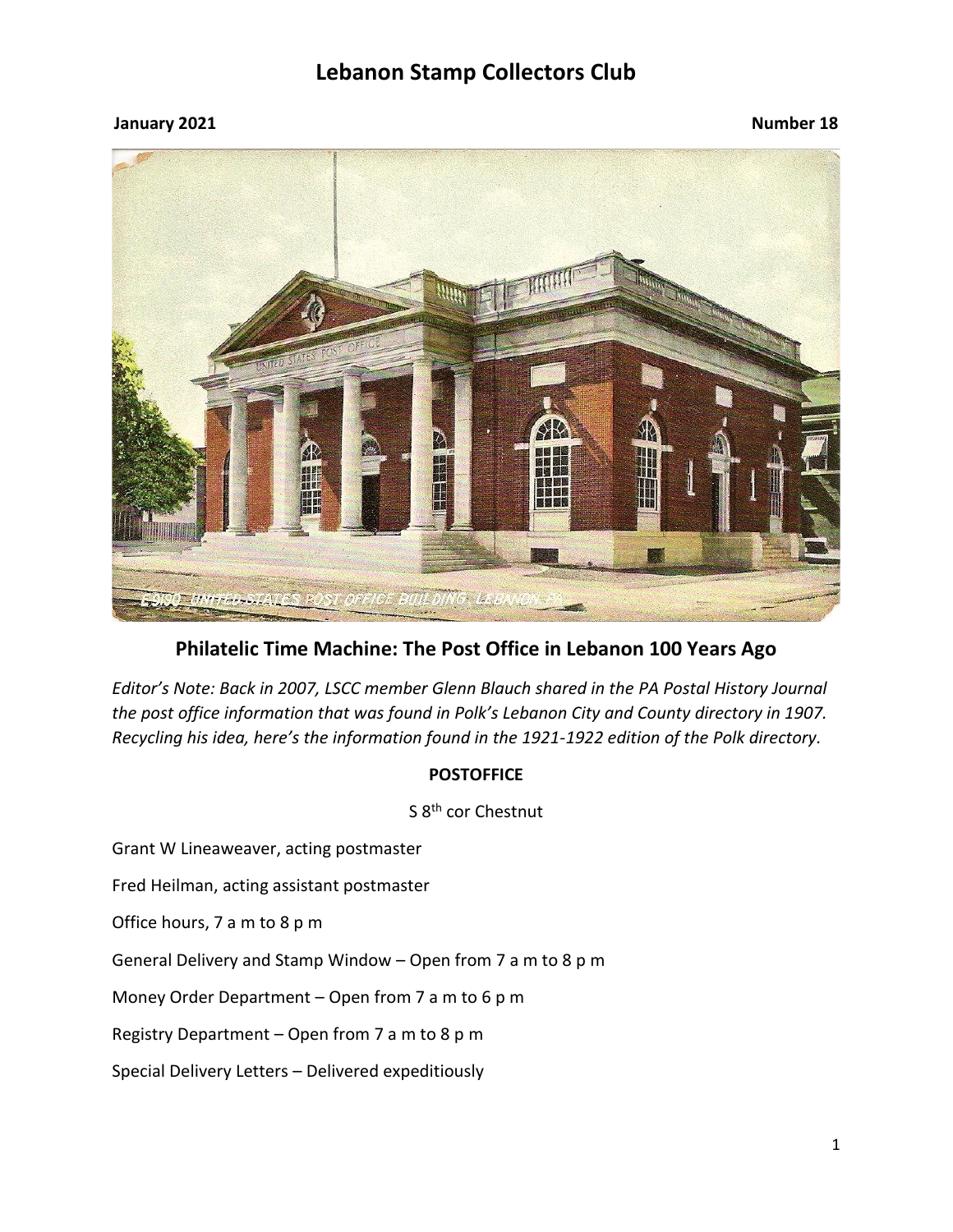Carriers make three deliveries and four collections. Leave at 7 and 10 a m and 2:15 p m. Collections are made with deliveries. Morning collection 6:30 a m; night collection, 7 p m

Sunday Mails – Lobby open from 9 to 11 a m. City collection made at 4:45 p m. There is but one out-going mail on Sunday, closing at 6:15 p m. All first-class mail matter with at least one rate (two cents) postage, and all other mail matter properly pre-paid will be dispatched at this time.

C U Boger, John H Bashore, T R L Elbur, M H Gockley, mailing clerks; R J Light, superintendent of mails; G B Steckbeck, Allen G Ulrich, Harry A Laudermilch, Paul Kuhlman, Charles Gingrich, Clayton Hollinger, Abner Spangler, W T Atkins, clerks; Pierce G Edris, Harry H Shucker, sub clerks

City Carriers – George H Kimmel, Julius P Bowman, Cyrus H Shantz, Gideon F Light, Richard G Stanley, L H Rhein, C M Zimmerman, W A Trenkle, C J Trafford, C E Hemerly, J W Betz, John Adams, Charles B Shirk, Jacob F Wolf, John Bixler

Sub Carriers – Robert Altenderfer, Charles McConnell, Robert D Yingst, John S Koehler jr

Rural Carriers – John Shaeffer, David T Miller, Charles Shirey, Harry G Boughter, Chalice W Morgan, George D Miller, J D Grumbine, Joseph D Umberger

Sub Rural Carriers – Harry Spotts, Azor A Albert

Janitor – Charles F Dissinger

Special Delivery Suggestions to the Public – Do not send money in the ordinary mail; purchase a money order; this mode of remittance is absolutely safe, being guaranteed by the government. Valuable mail matter of every class should be registered to insure its safe transmission and proper delivery; costs 10 cents in addition to regular postage. Address all mail matters legibly and properly, carefully giving name of postoffice, county and state, together with correct name of street and number of house, or box number. Place your name and address and request for return on the upper left-hand corner of all mail matter; by so doing mail matter will be returned to you, or you will be notified by receiving postmaster of its non-delivery, thus preventing its being sent to and opened at the dead letter office. Notify postmaster when you change your address. Always prepay postage in full on all letters and packages before mailing same. Inquire at Postoffice if in doubt as to sufficient amount of postage; by complying with this request there can be no possible delay in dispatch of any mail matter. Do not ask stamp clerk to affix stamps to letters or packages. Do not drop money for stamps in the street letter boxes, nor letters without stamps; a delay in dispatch is most invariably caused by so doing. Make all complaints to the postmaster or assistant postmaster. Address all communications to the postmaster.

Sub-Stations No 1 – West Lebanon

No 2 – Sixth and Maple, Shucker's Store

No 3 – 4<sup>th</sup> av and E Cumberland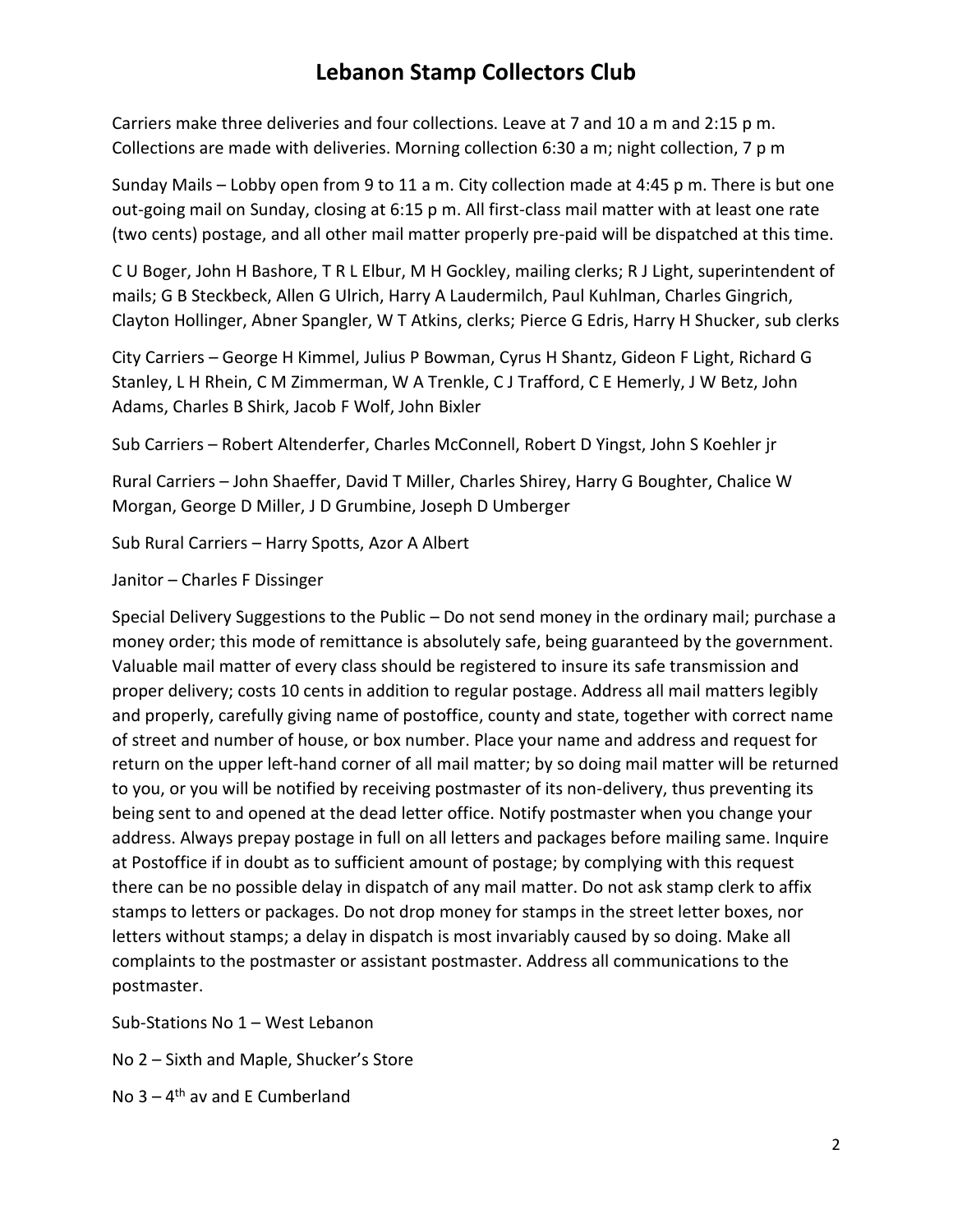No  $4$  – Pleasant Hill, 17<sup>th</sup> and Center

No  $5 - 509$  N  $7<sup>th</sup>$ 

### **Calendar of Events**

#### Information courtesy of the Philatelic Society of Lancaster County (Icps-stamps.org)

We are planning in 2021 to hold **Virtual Bi-Monthly Meetings**, which shall begin promptly at 6:30 PM and run for ~90 minutes via Zoom video conferencing. For details to attend these meetings please contact [Paul Petersen](mailto:pcpetersen@comcast.net) via email (pcpetersen@comcast.net) or call +1 (717) 299-5640. We usually hold a brief business meeting led by President DiComo, followed by our keynote speaker(s) and a Show & Tell, where Members & Guests can share in a few minutes their favorite stamp, cover, or other philatelic item(s) and take a question or two. We look forward to seeing you! And it is never too late to start planning ahead – speakers are requested. Please contact [Paul Petersen.](mailto:pcpetersen@comcast.net)



January 12: *French Balloon Mail*, by Richard Colberg. Dick Colberg is the longstanding President of the Lebanon (PA) Stamp Collectors Club. His specialty is postal history largely for U.S., France, and Mexico, among others. He exhibits and publishes widely here and in France where he is a member there in several societies. He is active in APS, PSLC, CCNY, the PA Postal History Society, and others. He is an accredited philatelic appraiser, and lives several months of the year in France.



January 27: *The Map Stamps of Panama*, by John Howker. These detailed map stamps originated in Columbia and then changed issuance to Panama when the latter gained its independence. This was shortly followed by the demarcation of the Canal Zone across the isthmus in preparation for the construction of the Panama Canal. As a new country, Panama used existing map stamps of Columbia and overprinted then in 1904 with both 'Panama' and 'Canal Zone'. Other renditions followed for the next two years. Various overprints were used during this period, and they varied by city. Bio: John Howker is the Treasurer of the Brandywine Valley Stamp Club and Chairman of the the club's DELPEX Committee, their annual stamp show.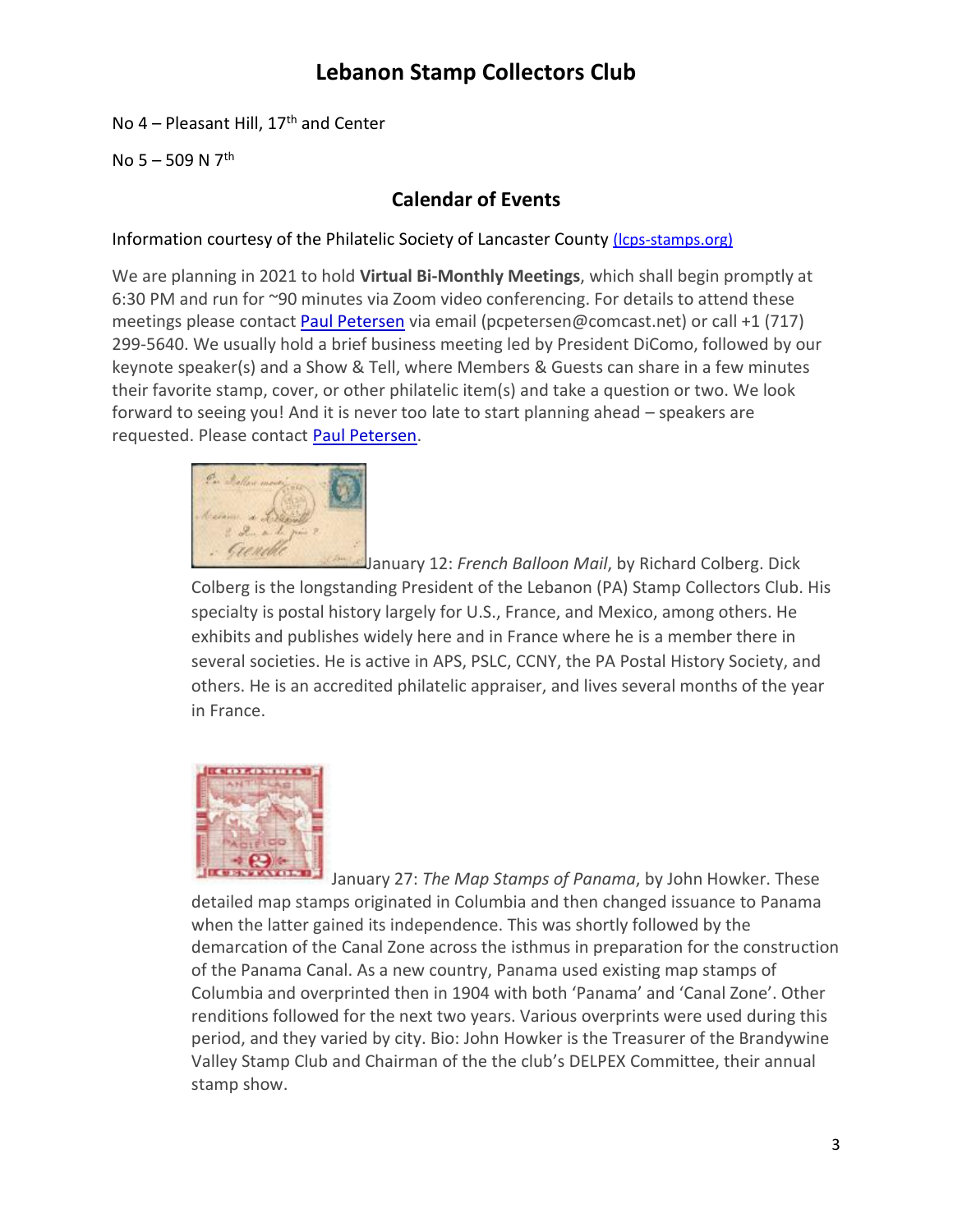• February 10: *1890: The Jubilee Celebrations of the Penny Post*, by Michael Bach



February 24: *The Providence, R.I. Pre-Mailing Control Marking on the U.S. 3 Cent 1851-57 Stamp*, by Charles J. DiComo, PhD, President of PSLC & ESPHS. The re-discovery nearly 20 years ago of a number of covers and adhesives led to a reexamination of what had previously been termed a silent precancel on the U.S. 3¢ stamp, 1851-57 Issue. The adhesives have either a single horizontal and/or vertical ruled line (or both) in black pencil and/or red pencil (or both) spanning the stamp from edge to edge. An examination of over 600 Providence covers (and many more stamps) from 1851 through 1860 and the discovery of thirteen year-dated covers confirmed the period of use as April 1855 to October 1857. These control marked 3¢ adhesives were post-cancelled with the Providence, RI CDS and accepted for postage at the Providence PO. Brown University appears to be a main "account" holder, with other prominent businesses and families partaking, e.g.: Corliss Steam Engine Co.; H.F. Walling Publishers; Slade; Comstock; Steere, et al. This original research and remarkable story of ingenuity at the Providence, RI Post Office can now be shared. The lecture shall be followed by our ever-popular Show & Tell

### **The Tobacco Follies of 1888**

When the first adhesive postage stamp was issued in 1840, a new hobby was born shortly thereafter. There has been speculation about the existence of a "collecting gene", but however our genetic composition affects the human desire to collect and accumulate things, clearly some of us enjoy engaging in hunting and gathering certain objects more than others. Is there any of us who collect stamps who *don't* collect other things too? A scholarly study of what people have collected over the years would be a very interesting read.

A few decades after Scott and others began commercializing the hobby of stamp collecting, another collectable entered the national scene: the tobacco card. Six or seven decades would pass before the first serious studies focusing on the health effects of smoking cigarettes. Nonetheless, this marketing tactic created what was possibly the first controversy surrounding tobacco use: just as men and boys both collected stamps, they were also avid collectors of the pictures which were pulled from boxes of cigarettes. Before Joe Camel was accused of beckoning teenagers to the prospect of a life of smoking-related diseases, tobacco cards were being blamed for encouraging America's youth to take up cigarette smoking, which at the time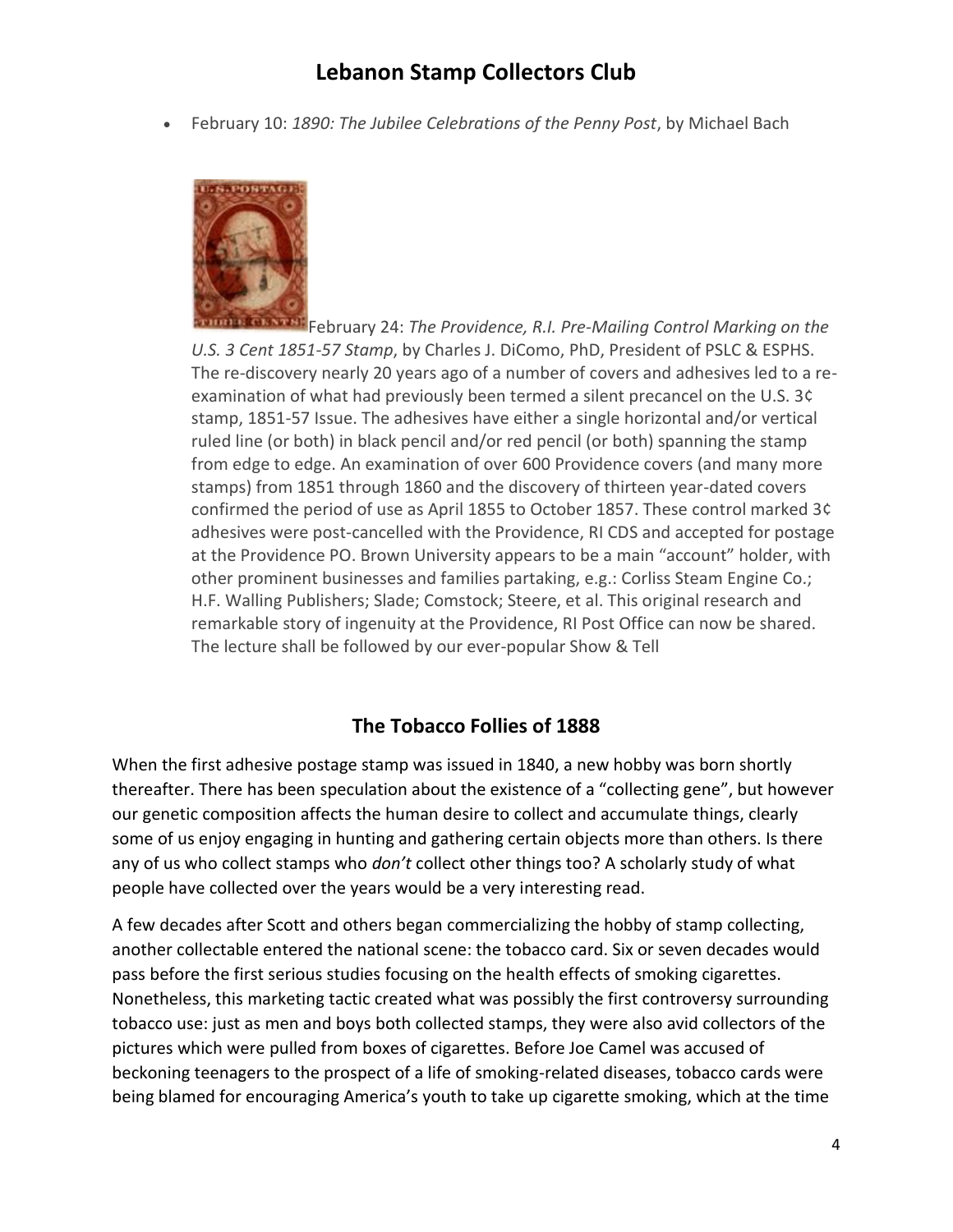was considered a vulgar habit even for adults to partake in (in the early 20<sup>th</sup> century, the tobacco industry practically created the modern advertising industry in their quest to convince society that smoking cigarettes in public, even by women, was acceptable.)

Besides the tobacco controversy, there was another reason some objected to tobacco cards: many of them featured pictures of women. They are, in almost all cases, fully dressed by today's standards, but back then the series of actresses and other "beauties" produced by cigarette manufacturers were considered quite risqué. But while cards of women were very plentiful, so were cards of many other subjects – including cards with actual foreign postage stamps attached!

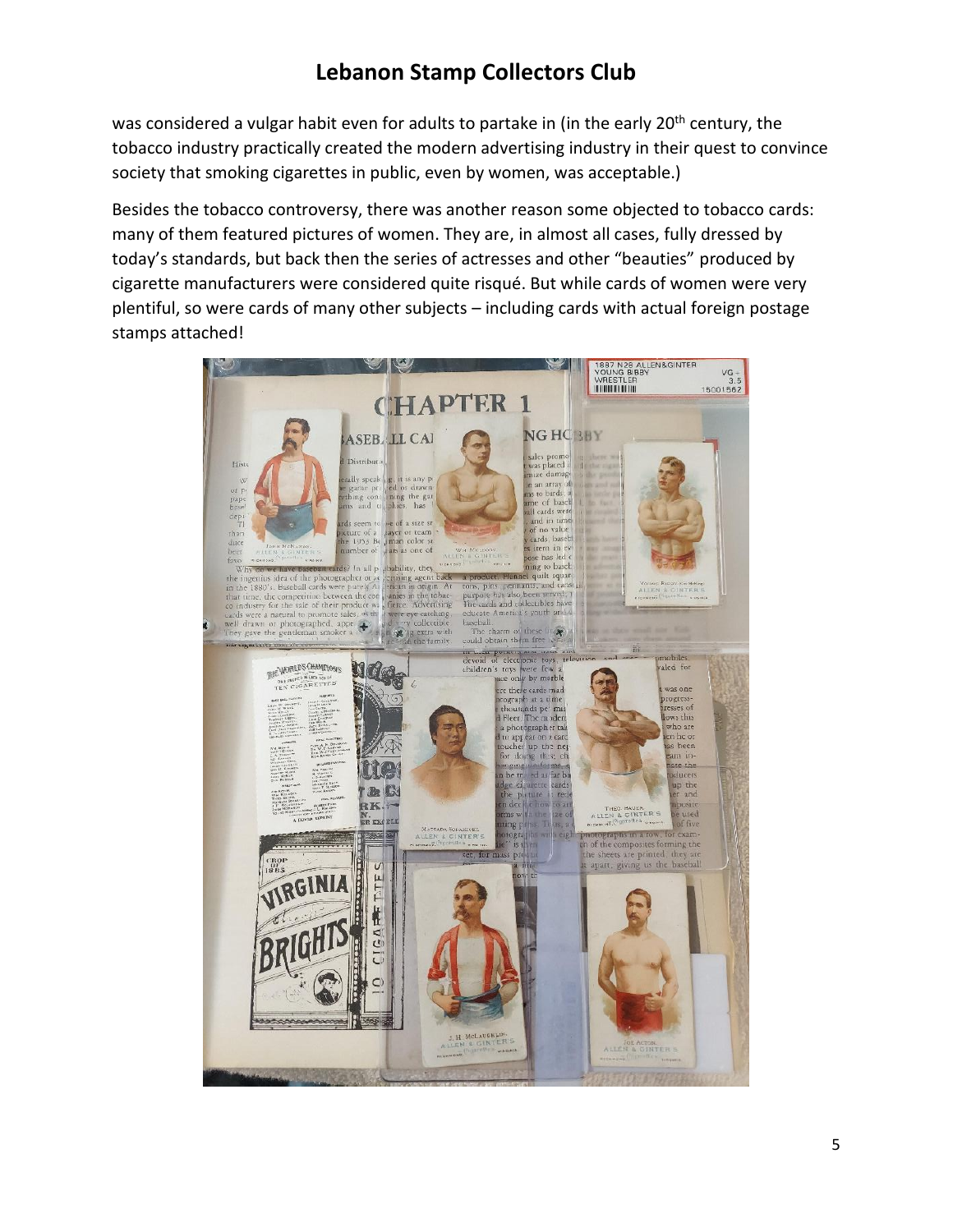I can personally attest to the attractiveness to juveniles of the little lithographed pieces of cardboard, as they caught my eye almost 100 years later. One of my favorite places to go as a kid was The Green Dragon in Ephrata. My dad would drag us all down there on Friday evenings to spend what would seem like hours at the hardware vendors. But when I started collecting baseball cards it turned into a magical place where I could go to visit the baseball card vendors who had permanent stands within the buildings (one of the vendors at the Green Dragon could also be found at the Key Drive-in flea market on the east side of Lebanon on Sunday mornings). From my first summer as a collector, I was attracted to old baseball cards; it was truly a disappointment if we arrived after one of the card vendors closed up for the evening.

One of my dad's tool stands provided me with a little bit of redemption, in a publication rack. Among the nostalgia publications they had for sale was a book packed with 98 classic baseball cards, reprinted in full color and ready to be removed by perforation. Babe Ruth was in there! And the recently dethroned hit king, Ty Cobb. And so were dozens of tobacco cards. I surely didn't have the \$3 or \$4 to buy it, but I successfully convinced my mom and dad to buy it for me.

The cards that fascinated me the most were also the earliest, the Allen and Ginter issues. Allen and Ginter formed a tobacco company located in Richmond, Virginia in the early 1870's, and they were the first to include picture cards in packages of cigarettes. Most of the ladies' pictures were actual photographs, while many of their other subjects were lithographs produced in New York. All of the 10 baseball players from their "World's Champions" issue of 1887 were there in my Dover reprint book, as well as two players from the "second series" of the Champions issue. Some of the ball players pictured in those issues are legends; the others have been largely forgotten, but today genuine examples of each one of them can sell for thousands of dollars each. The backs of the cards contained a list of all 50 subjects in the set: baseball and billiard players, pugilists, rifle shooters (basically, the cast of Buffalo Bill's traveling Wild West show), and rowers. And there were wrestlers, too. This part of the list fascinated me the most – I became a fan of pro-wrestling in the days when Vince McMahon Jr. of the World Wrestling Federation, with the help of pop superstar Cyndi Lauper and MTV, was in the process of successfully turning his father's regional wrestling promotion into the first national prowrestling enterprise. Sometimes, after we got back from a Friday evening at the Green Dragon, I would catch a late showing of WWF Championship Wrestling on channel 43.

Of course, professional wrestling was different in the 1880's, even more so than the professional wrestling of the 1980's is different compared to wrestling today. Whereas today's matches are quick, scripted affairs that in some instances don't end before one of the performers falls off of a ladder and crashes through a folding table (or two), matches in the late 1800's were legitimate, often grueling tests of power, endurance, and athleticism, which could last as long as six hours. I, of course, didn't know that back then. I presumed the names listed on the back of those cards were the forebearers of Hulk Hogan, Rowdy Roddy Piper, and all my Wrestlemania favorites. As to who the wrestlers in Allen and Ginter's champions series were, I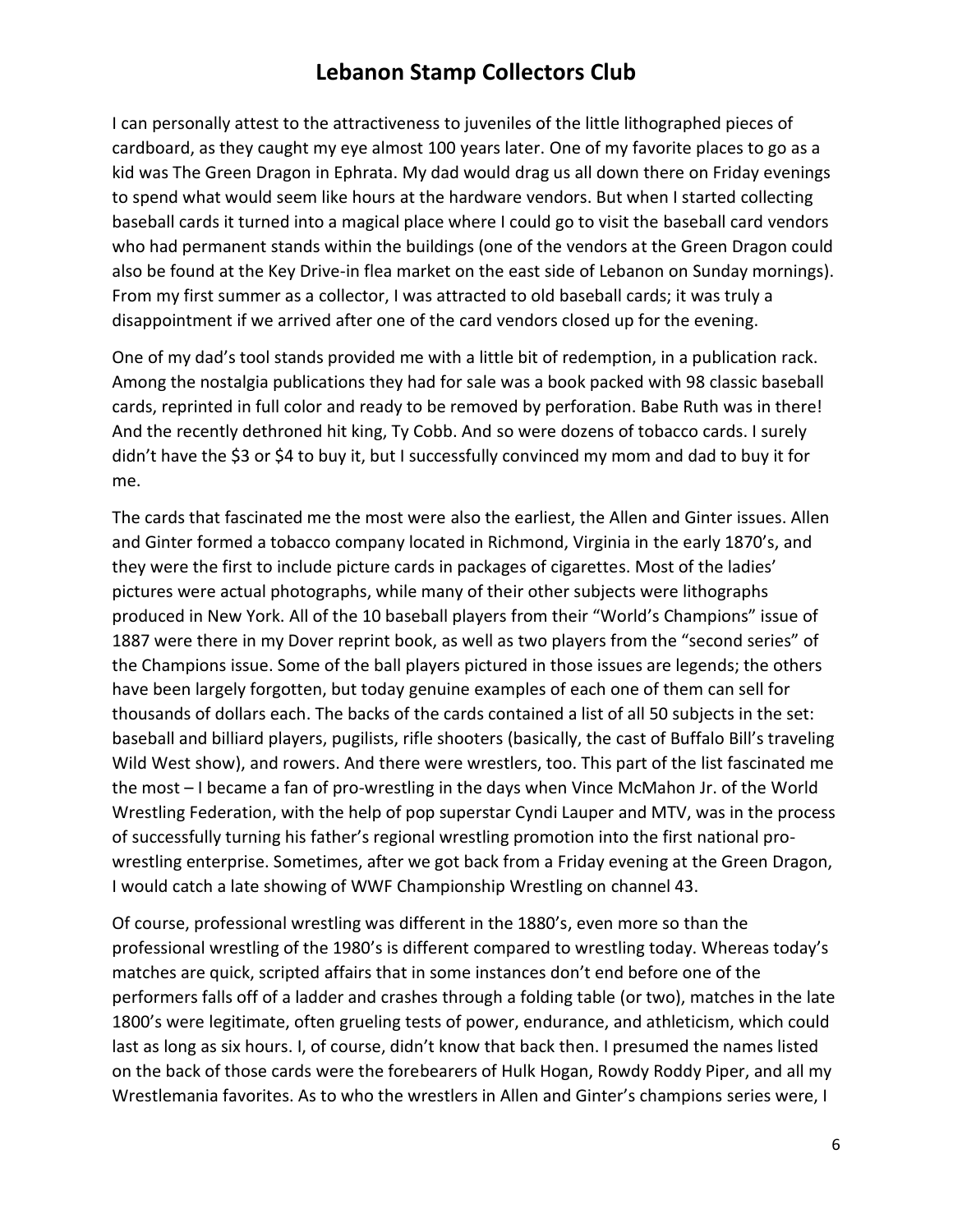wouldn't know more about them than their names for quite a long time – a quaint reminder of the days before the Internet brought the instant gratification that even my blue-bound set of World Book Encyclopedias could not.

Fast forward a couple of decades, and I purchased my first Allen and Ginter wrestler at an antique shop: John McMahon (no relation to Vince), a burly Vermonter, born in 1842. A veteran of the Civil War, he is said to have thrown 17 of his fellow Volunteers in camp competition in one evening. He was a "collar and elbow" style wrestler, and is pictured in the colorful outfit that the rules of his sport dictated collar and elbow practitioners had to wear in competition. He was indeed recognized as a "world's champion", and carried around a championship belt to prove it. There were six other wrestlers in the first series of Champions: fellow Civil War veteran Col. James H. McLaughlan, who was one of McMahon's biggest rivals, Greco-Roman specialist Theobaud Bauer, "Young Bibby", Sorakichi Matsuda, Joe Acton, and William Muldoon. Muldoon lived well into his 80's, and is also a very important figure in the history of boxing. Matsuda, who died young, was perhaps the first big professional wrestling star to hail from Japan, a country that has a very vibrant professional wrestling industry in 2021. Matsuda's most memorable opponent was Muldoon, and he wrestled several of the other competitors featured in Allen and Ginter's set.



*Allen and Ginter's famous smoking southerner logo. Did this box once sport a tax stamp?*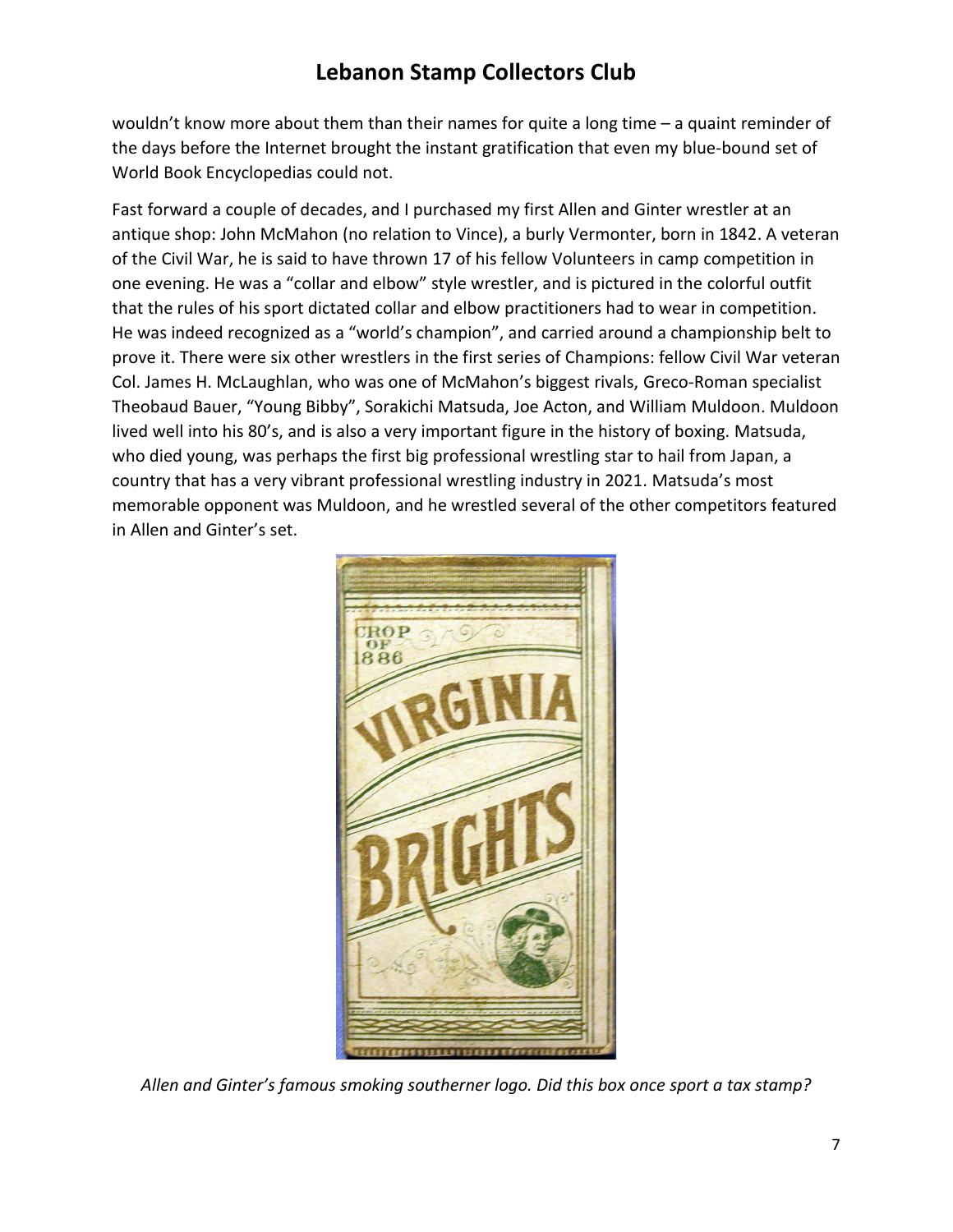I recently completed my sub-set of all seven wrestlers – I guess you could say it took me 35 years, but obviously I wasn't pursuing it for a significant amount of that time. The connection that this collection has to my younger days does make me think about why "old things" continue to fascinate me so much. Now, each of those pieces of cardboard is more than 130 years old. And I've gone from perceiving 30 years as a long, long time ago to it being a significantly distant but not terribly long time ago in my life. Finally, information technology continues to unlock more and more knowledge of the world that those little pieces of cardboard came from.

Last summer, the librarian of the National Baseball Hall of Fame, who is a stamp collector and member of the local stamp club in Cooperstown, New York, gave a stamp chat which wedded the subject of tobacco cards to stamps. He used J. B. Duke's Postage Stamps issue as an important conduit to unite the two hobbies. Duke, namesake of the university in Durham, North Carolina, bought Allen and Ginter, along with most of the other trading-card issuing cigarette manufacturers of the time, and formed the American Tobacco Company in 1890. Production of tobacco cards, which were a significant promotional expense, ceased until the trust-busters came knocking. The ATC again began issuing cards of baseball players and other subjects around 1910, thus opening a window to a new generation of young smokers frantically pursuing a collection of the portraits of their favorite baseball heroes. Here's a link to the YouTube presentation if you'd like to check it out: (68) Stamp [Chat with James Gates "Cardboard](https://www.youtube.com/watch?v=242yEOyfwRQ)  [Culture Card Collecting and Postage Stamps" -](https://www.youtube.com/watch?v=242yEOyfwRQ) YouTube

### **In case you missed it . . . 2021 LSCC Dues are now payable!**

I contacted Don Smith about the matter of dues payments, and since we won't be meeting at the library again any time soon, we decided to collect dues by mail this year. Dues are \$10 and may be mailed to me at the following address: Scott Ney, 3187 Oak Street, Lebanon PA 17042. I will also accept dues payments via PayPal [\(stnst2@aol.com\)](mailto:stnst2@aol.com). I will forward all payments received (the full amount, including any service charges that may be incurred by PayPal) to Don for deposit into our account. If you are like me, and didn't have the opportunity to pay your dues before the pandemic hit last spring, please consider including a \$10 payment for last year as well. This newsletter is produced and provided via email free of charge; dues payments cover the use of our home room at the Library. Thank you to all of you who have already paid for 2021!

### **9 th and Cumberland Street**

Market Square, get it? Want lists, items for sale or trade, and notices of general interest will be found here in the market place. If you're a member of the LSCC and would like to place an "ad", please contact me at the above email address.

**Wanted:** Covers, maps, and any kind of ephemera from the Ney Post Office, which operated in the Cold Springs area of Lebanon County from 1881 – 1903. My great-great grandfather Elias Ney somehow had the honor of being the first postmaster there. If you are not interested in